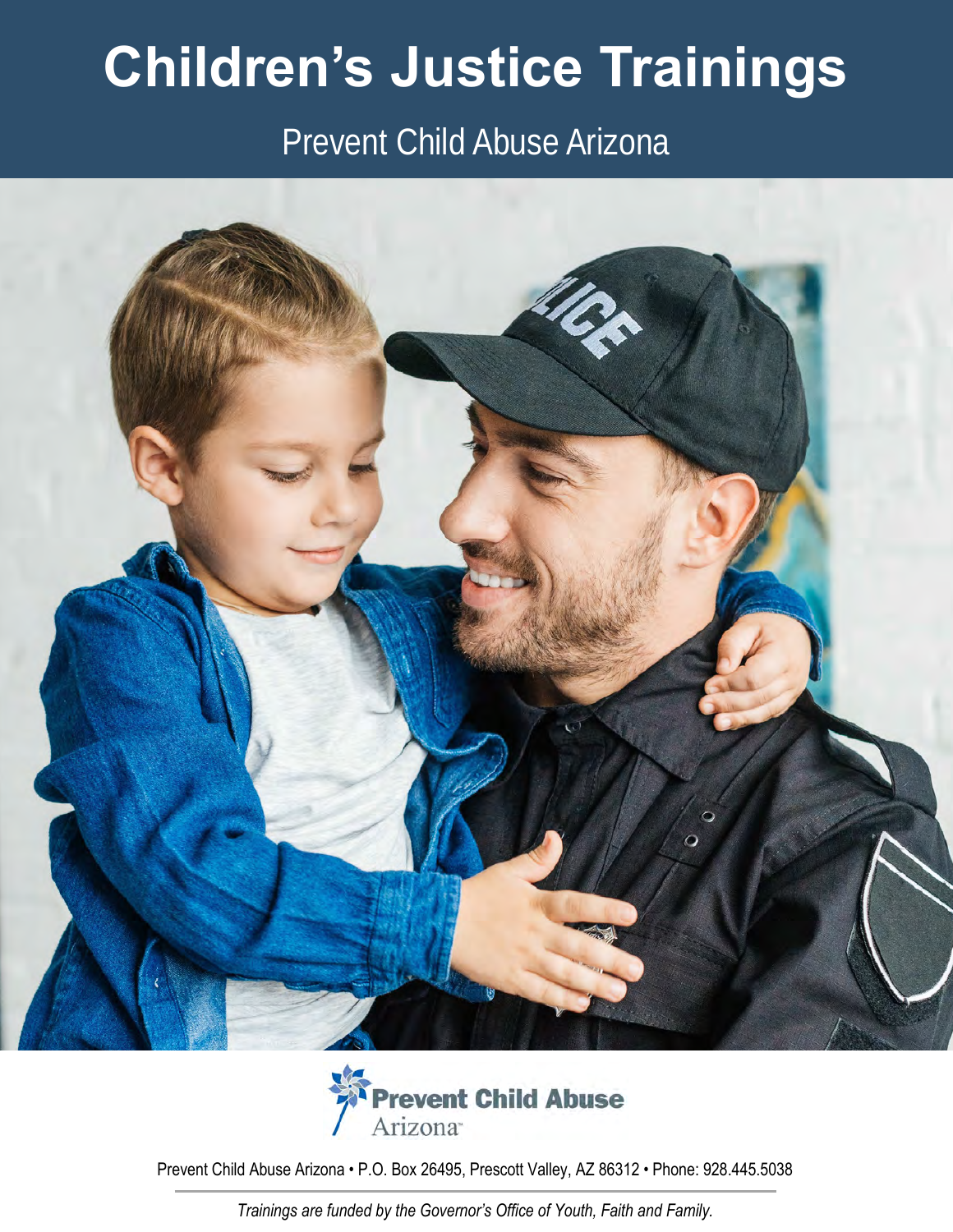# **Children's Justice Trainings**

Children's Justice Trainings are courses designed to improve the investigations of crimes involving child maltreatment in a trauma-sensitive, developmentally-appropriate way. Unless otherwise noted, Children's Justice Trainings are *exclusively* for investigators of crimes involving child maltreatment, including law enforcement, DCS investigators, prosecutors, forensic interviewers, and tribal CPS investigators.

**Cost:** Children's Justice Trainings are free of charge thanks to funding from the Governor's Office of Youth, Faith and Family.

| <b>Title</b>                                                                              | Length/AZPOST      |
|-------------------------------------------------------------------------------------------|--------------------|
| <b>General Training</b>                                                                   |                    |
| Abuse, Trauma, and Forensic Interviewing (for non-investigators only)<br>1)               | 8 hrs.             |
| Police Officers, SROs and Forensic Interviewing (for police officers and SROs only)<br>2) | $2 \text{ hrs.}^*$ |
| Child Abuse Within a Religious Setting<br>3)                                              | $2 \text{ hrs.}^*$ |
| Criminal Jurisdiction in American Indian Country & Child Abuse<br>4)                      | $2 \text{ hrs.}^*$ |
| Seeing Red – Identifying and Responding to the Red Flags of Child Abuse<br>5)             | $2 \text{ hrs.}^*$ |
| <b>Investigation Trainings</b>                                                            |                    |
| Basic Forensic Interviewing in Child Abuse Cases<br>6)                                    | $8 \text{ hrs.}^*$ |
| Basic Investigations of Child Physical Abuse Crimes & Child Homicide<br>7)                | $8 \text{ hrs.}^*$ |
| Basic Investigations of Child Sexual Abuse Crimes<br>8)                                   | 8 hrs.*            |
| One-Party Consent Calls<br>9)                                                             | $4 \text{ hrs.}$ * |
| 10) Legal Considerations in Child Abuse Forensic Interviews                               | $2 \text{ hrs.}^*$ |
| 11) Interviewing Child Abuse Suspects                                                     | $8 \text{ hrs.}^*$ |
| 12) Continuing Forensic Interviewing                                                      | $8 \text{ hrs.}^*$ |
| 13) Human Trafficking Investigation                                                       | $2 \text{ hrs.}^*$ |
| 14) The Offender in Child Sexual Abuse Cases                                              | $2 \text{ hrs.}^*$ |
| 15) Medical Aspects of Abusive Head Trauma Investigations                                 | $2 \text{ hrs.}^*$ |
| 16) Courtroom Preparation for Cases Involving Child Maltreatment                          | $8 \text{ hrs.}^*$ |

\* Means AZPOST certificate will be given out.

# **How to Request a Training**

You may request to host a training by contacting Simone Tavassoli at simone@pcaaz.org or (602) 640-4641. Trainings require a room that is free of charge (including parking), hold a minimum of 40 participants, and have A/V capabilities.

Visit pcaaz.org to review the training calendar and register for an already scheduled training.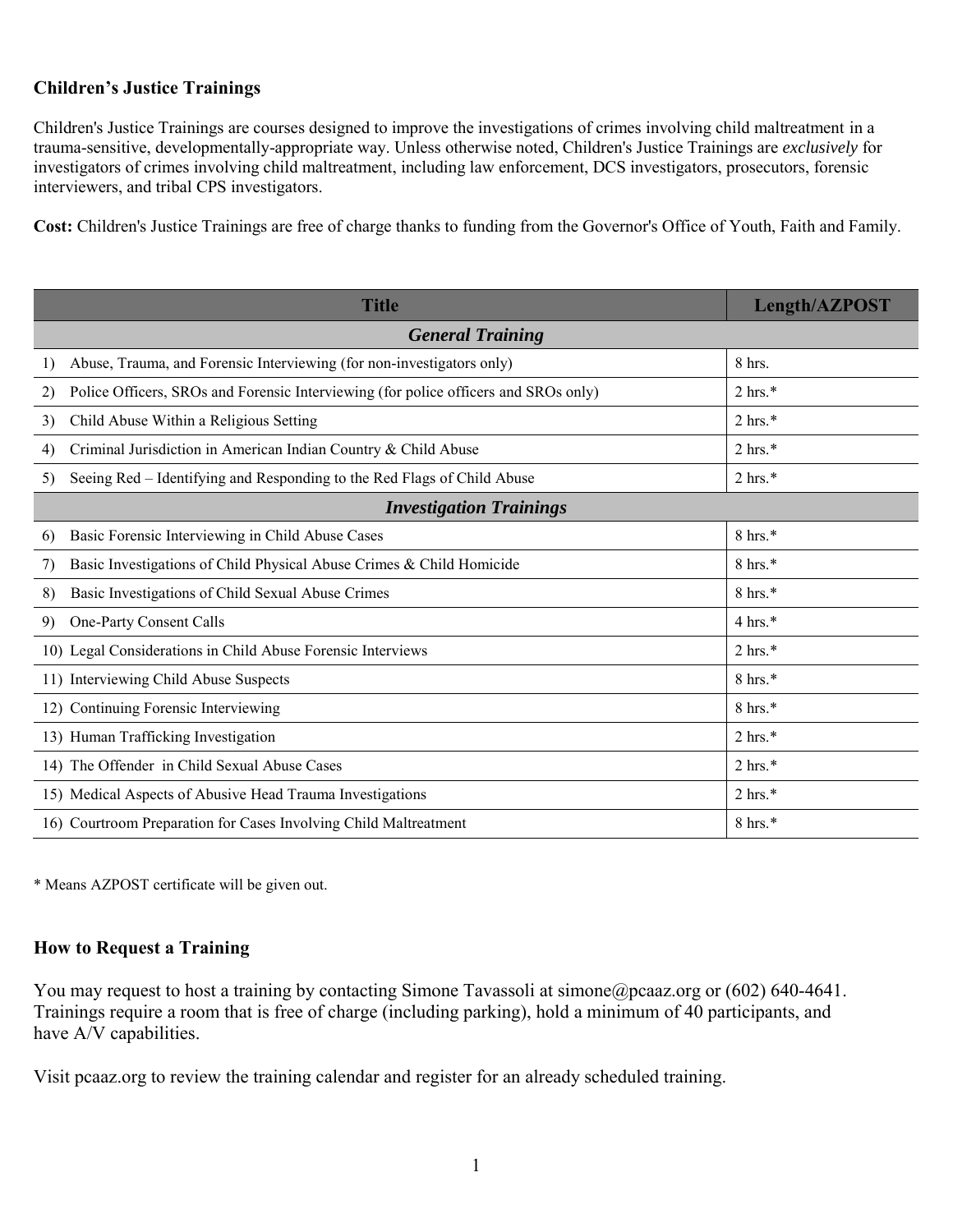# *General Training*

# **1. Abuse, Trauma and Forensic Interviewing** *(for non-investigators only)*

**Course Description:** This training is designed to improve the follow-up care of child abuse victims by introducing non-investigative professionals to forensically-informed treatment, the process of victimization, and the way in which this interfaces with forensic interviewing techniques for prosecution and investigative purposes. This will broaden participants' knowledge of how reliable information is collected in a childsensitive, developmentally appropriate and legally defensive manner.

**Who Should Attend:** This training is specifically designed for non-investigative professionals with duties that include dealing with children who are involved in abuse cases, including DCS Case Managers, Court Appointed Special Advocates, Guardian Ad Litems, and Counselors.

**Training Hours: 8 AZPOST Certificate: none available** 

#### **2. Police Officers, SROs and Forensic Interviewing (for Police Officers and SROs only)**

**Course Description:** To improve the investigation and prosecution of child abuse cases by teaching first responders how to gather the appropriate information using protocol-informed best practices.

**Who Should Attend:** Patrol Officers and School Resource Officers

**Training Hours: 2 AZPOST Certificate: 2 hrs** 

#### **3. Child Abuse Within a Religious Setting**

**Course Description:** This training will help law enforcement and religious leaders better understand their roles and responsibilities in child abuse cases by imparting legal requirements.

**Who Should Attend:** Religious professionals and volunteers, law enforcement, forensic interviewers, county attorneys, DCS Investigators, family service professionals, and medical professionals.

**Training Hours: 2 AZPOST Certificate: 2 hrs** 

#### **4. Criminal Jurisdiction in American Indian Country & Child Abuse**

**Course Description:** To improve the investigation and prosecution of child abuse cases by teaching investigators about Tribal Jurisdiction and best practices for working with tribal communities.

**Who Should Attend:** Professionals with duties that include or will include interviewing suspected victims of child maltreatment, such as law enforcement, forensic interviewers, county attorneys, DCS Investigators, and medical professionals.

**Training Hours: 2 AZPOST Certificate: 2 hrs**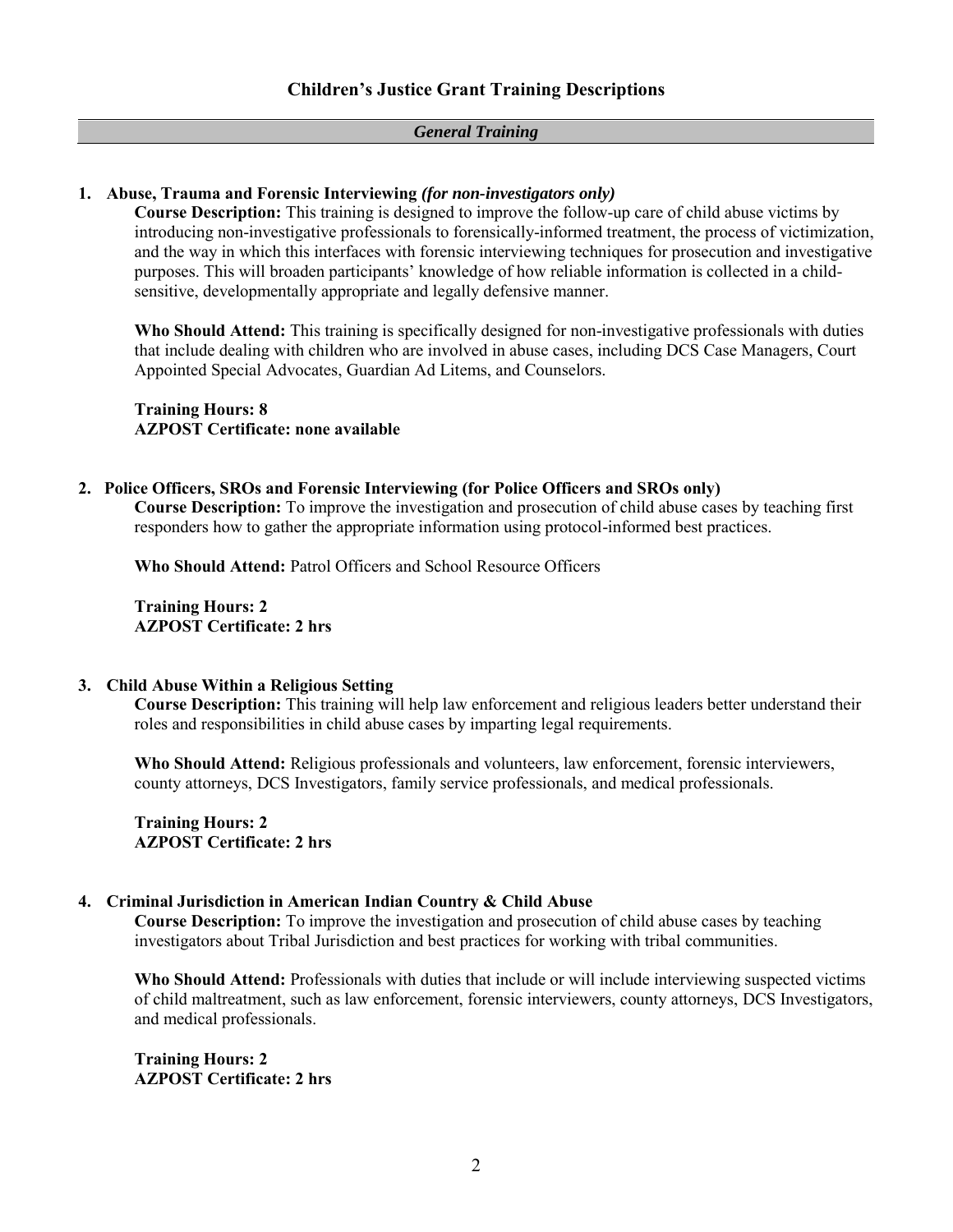#### **5. Seeing Red – Identifying and Responding to the Red Flags of Child Abuse**

**Course Description:** This course examines a case involving the sexual abuse of a girl from age 11 into her adulthood under the guise of a polygamous marriage. The purpose of this course is to use this case to highlight the missed opportunities of identifying indicators of sexual, physical and emotional abuse and to demonstrate how getting a complete picture of the family and cultural dynamics increases the chances of a successful case outcome.

**Who Should Attend:** Professionals with duties that include interviewing suspected victims of child maltreatment or dealing with children who have experienced maltreatment, such as law enforcement, forensic interviewers, county attorneys, DCS Investigators, School Resource Officers, DCS Case Managers, Court Appointed Special Advocates, Guardian Ad Litems, Medical Professionals, and Counselors.

**Training Hours: 2 AZPOST Certificate: 2 hrs** 

#### *Investigation Trainings*

#### **6. Basic Forensic Interviewing in Child Abuse Cases**

**Course Description:** To improve the investigation and prosecution of child abuse cases by teaching investigators interview techniques that gather the greatest amount of reliable information in a childsensitive, developmentally-appropriate, and legally-defensible manner.

**Who Should Attend:** This training is exclusively designed for professionals with duties that include interviewing suspected victims of child maltreatment, such as law enforcement, DCS professionals, professionals with the Office of Child Welfare Investigations, and Prosecutors.

#### **Training Hours: 8 AZPOST Certificate: 8 hrs**

#### **7. Basic Investigations of Child Physical Abuse Crimes & Homicide**

**Course Description:** To improve the investigation and prosecution of physical child abuse and child homicide cases by teaching investigators investigative, medical investigative, and charging best practices that are child-sensitive, developmentally-appropriate, and legally-defensible.

**Who Should Attend:** This training is exclusively designed for professionals with duties that include interviewing suspected victims of child maltreatment, such as law enforcement, DCS professionals, professionals with the Office of Child Welfare Investigations, and Prosecutors.

**Training Hours: 8 AZPOST Certificate: 8 hrs**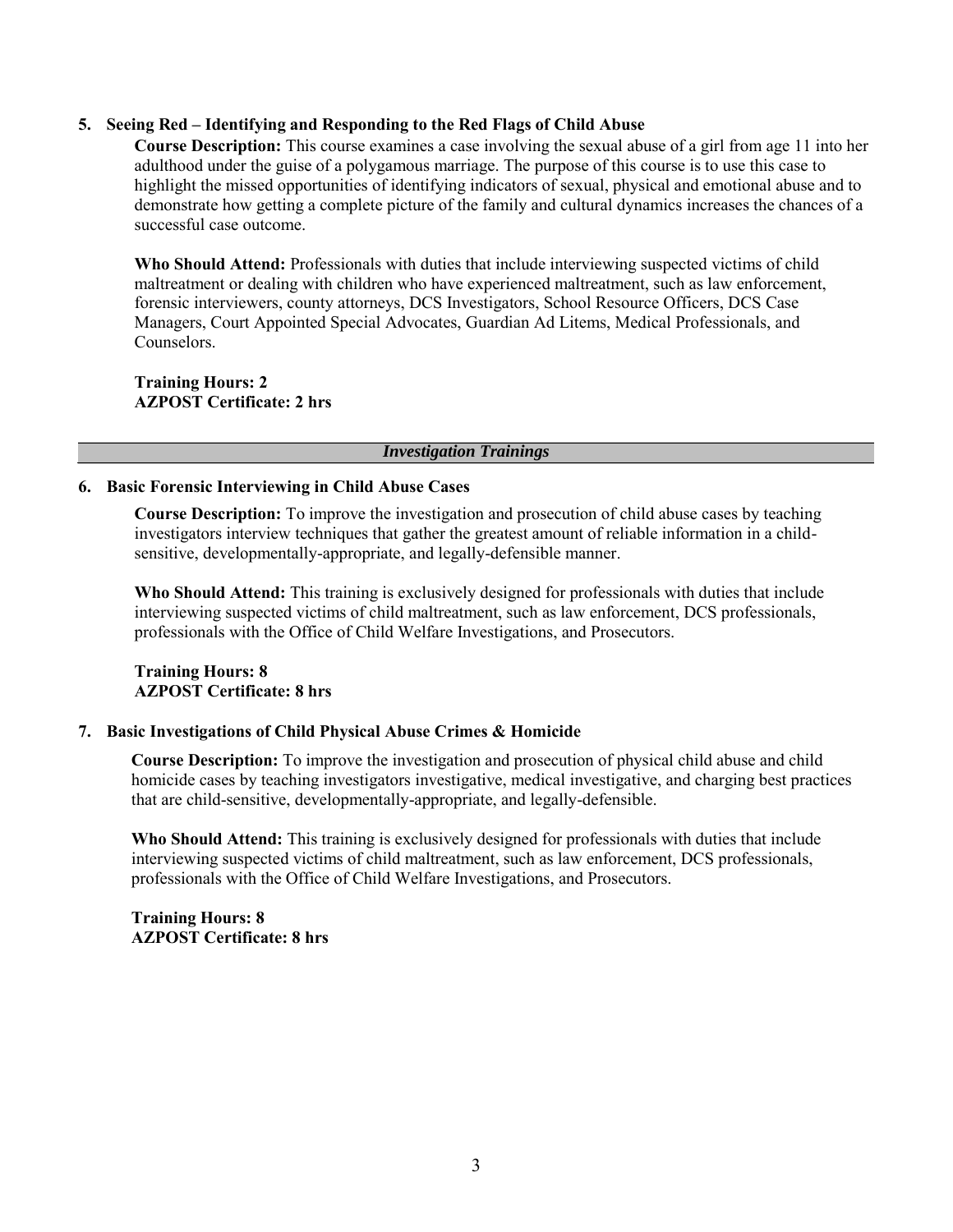#### **8. Basic Investigations of Child Sexual Abuse Crimes**

**Course Description:** To improve the investigation and prosecution of sexual child abuse cases by teaching investigators investigative, medical investigative, and charging best practices that are child-sensitive, developmentally-appropriate, and legally-defensible.

**Who Should Attend:** This training is exclusively designed for professionals with duties that include interviewing suspected victims of child maltreatment, such as law enforcement, DCS professionals, professionals with the Office of Child Welfare Investigations, and Prosecutors.

#### **Training Hours: 8 AZPOST Certificate: 8 hrs**

#### **9. One-Party Consent Calls**

**Course Description:** To improve the investigation and prosecution of child abuse cases by teaching investigators confrontation call best practices that are child-sensitive, developmentally-appropriate, and legally-defensible.

**Who Should Attend:** This training is exclusively designed for professionals with duties that include interviewing suspected victims of child maltreatment, such as law enforcement, DCS professionals, professionals with the Office of Child Welfare Investigations, and Prosecutors.

**Training Hours: 4 AZPOST Certificate:4 hrs** 

#### **10. Legal Considerations in Child Abuse Forensic Interviews**

**Course Description:** To improve the investigation and prosecution of child abuse cases by teaching investigators/prosecutors about laws that affect evidence and testimony.

**Who Should Attend:** This training is exclusively designed for professionals with duties that include interviewing suspected victims of child maltreatment, such as law enforcement, DCS professionals, professionals with the Office of Child Welfare Investigations, and Prosecutors.

**Training Hours: 2 AZPOST Certificate: 2 hrs** 

#### **11. Interviewing Child Abuse Suspects**

**Course Description:** This training focuses on the legal issues and techniques of interviewing adults suspected of committing child abuse, and is designed to improve the investigation and prosecution of child abuse cases by teaching investigators interview techniques that gather the greatest amount of reliable information. Some information regarding interviewing juveniles suspected of child abuse is also included.

**Who Should Attend:** This training is exclusively designed for professionals with duties that include interviewing suspected victims of child maltreatment, such as law enforcement, DCS professionals, professionals with the Office of Child Welfare Investigations, and Prosecutors.

# **Training Hours: 8 AZPOST Certificate: 8 hrs**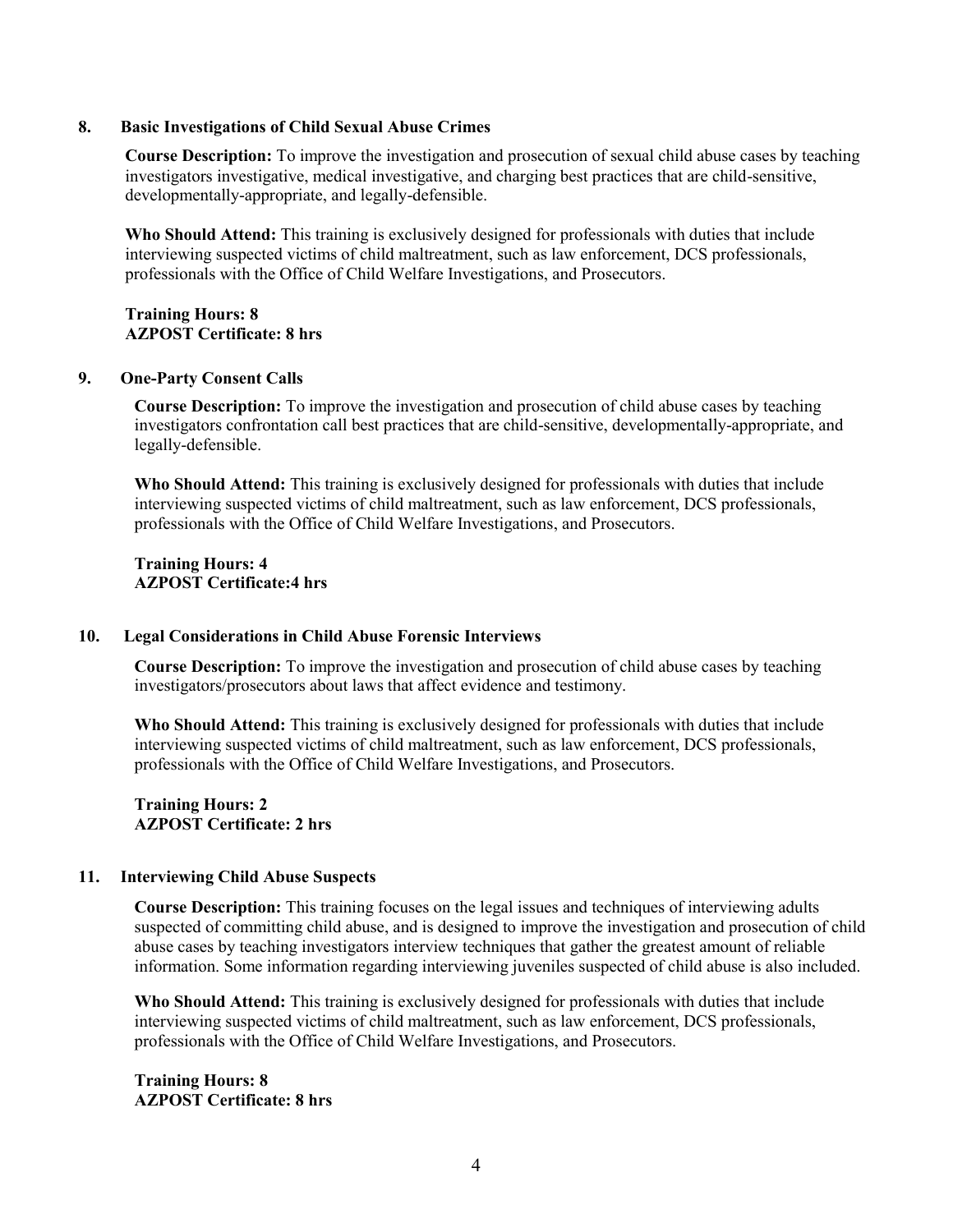## **12. Continuing Forensic Interviewing**

**Course Description:** To continue to improve techniques for investigative interviews of children and adult victims of sex crimes and in order to reduce additional trauma to the victim. This course is focused on the latest research-based techniques recommended for use in the forensic interview.

**Who Should Attend:** This training is exclusively for lead investigators of child maltreatment crimes, including detectives, DCS investigators, designated Forensic Interviewers, and Prosecutors who completed the Advanced Forensic Interview Training.

**Training Hours: 8 AZPOST Certificate: 8 hrs**

# **13. Human Trafficking Investigation**

culture and dynamics of child sex trafficking, a basic understanding of pimp culture and the unique circumstances involved in the prostitution of minors. Concrete suggestions on how to build a case with unique types of corroboration will be included. **Course Description:** This presentation will provide investigators and prosecutors with insight in to the

**Who Should Attend:** This training is exclusively designed for professionals with duties that include interviewing suspected victims of child maltreatment, such as law enforcement, DCS professionals, professionals with the Office of Child Welfare Investigations, and Prosecutors.

**Training Hours: 2 AZPOST Certificate: 2 hrs** 

# **14. The Offender in Child Sexual Abuse Cases**

**Course Description:** To improve the investigation and prosecution of child abuse cases by teaching investigators/prosecutors about the process of child sexual abuse from the offender's point of view. **Who Should Attend:** This training is exclusively designed for professionals with duties that include interviewing suspected victims of child maltreatment, such as law enforcement, DCS professionals, professionals with the Office of Child Welfare Investigations, and Prosecutors.

**Training Hours: 2 AZPOST Certificate: 2 hrs**

# **15. Medical Aspects of Abusive Head Trauma Investigations**

**Course Description:** To improve the investigation and prosecution of child abuse cases by teaching stakeholders how to identify the physical injuries caused by child abuse events, specifically those related to abusive head trauma.

Who Should Attend: Professionals with duties that include or will include interviewing suspected victims of child maltreatment, such as law enforcement, forensic interviewers, county attorneys, DCS Investigators, and medical professionals.

**Training Hours: 2 AZPOST Certificate: 2 hrs**